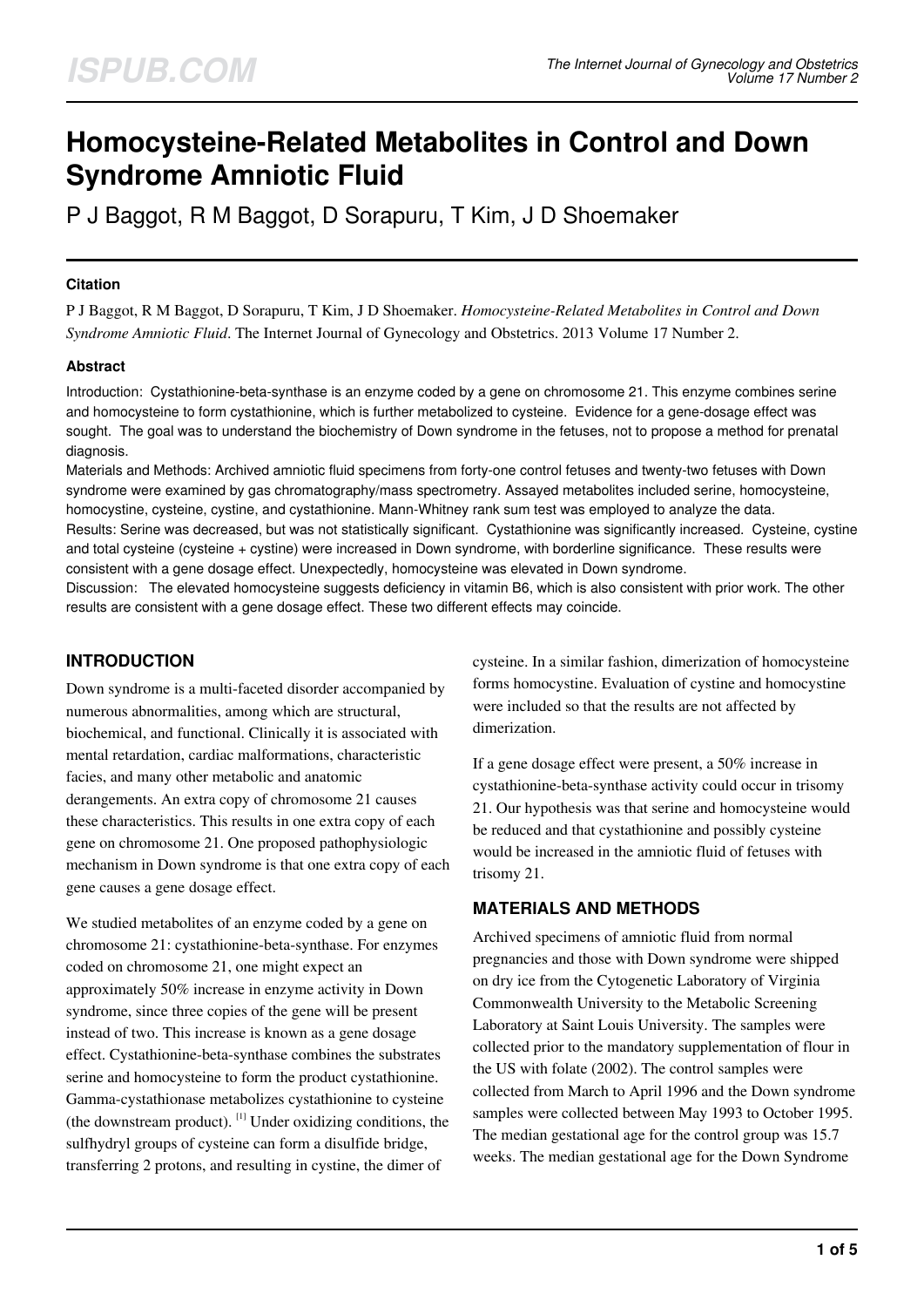group was 16.7 weeks. Amniotic fluid samples were prepared and analyzed as previously described for urine.<sup>[2]</sup> Forty-one control amniotic fluid specimens and twenty-two Down syndrome specimens were analyzed by gas chromatography/mass spectrometry, using a trimethylsilyl derivatizing agent. The relevant components were identified, and the amounts of each were quantified. Since archived specimens were used for the study, the Institutional Review Boards of both institutions waived further review.

## **Figure 1**

Homocysteine



# **RESULTS**

The data were not normally distributed and therefore violated the normality assumptions of the parametric Ttest.This was analytically verified with the Lilliefors test.Lilliefors test of normality indicated that the data was not normally distributed, and therefore, non-parametric evaluation was performed. Mann-Whitney rank sum tests were used to analyze the data, with  $p \le 0.05$  as the criterion of statistical significance.Total cysteine is the sum of cysteine and its oxidized dimer cystine. Total homocysteine is the sum of homocysteine and its oxidized dimer homocystine.

Table 1 presents the data non-parametrically. Serine was reduced, but not significantly. Cystathionine was significantly higher in Down syndrome fluid (p=0.047). Cysteine, cystine, and total cysteine were also higher, and the differences were of borderline significance.

# **Table 1**

Cystathionine-Related Metabolites (µM) in Control and Down Syndrome Amniotic Fluid (Mann-Whitney rank sum test)

| Metabolite                               | Down<br>Median | Control<br>Median | $P$ value* |
|------------------------------------------|----------------|-------------------|------------|
| <b>SUBSTRATES</b>                        |                |                   |            |
| Serine                                   | 12.50          | 16.50             | 0.286      |
| Homocysteine                             | 0.10           | 0.00              | 0.008      |
| Homocystine                              | 0.00           | 0.00              | 0.163      |
| Total<br>Homocysteine<br><b>PRODUCTS</b> | 0.18           | 0.00              | 0.045      |
| Cystathionine<br>Downstream<br>products  | 0.10           | 0.05              | 0.047      |
| Cysteine                                 | 200.50         | 142.00            | 0.060      |
| Cystine                                  | 0.15           | 0.05              | 0.061      |
| <b>Total Cysteine</b>                    | 200.75         | 142.00            | 0.056      |

Unexpectedly, homocysteine was significantly increased (p=0.008) in Down syndrome amniotic fluid. Total homocysteine was also significantly increased (p=0.045).

The excess in zeros could be of concern in the analysis of homocysteine. A chi square (2X2) was made to compare the zero and non zero values for both Down syndrome and controls. (Table 2) In this table the likelihood of non-zero values is greater in the Down syndrome group. Chi-square analysis revealed this comparison was also statistically significant (p=0.014). Thus, the finding of higher homocysteine levels in Down syndrome was sufficiently robust that it remained when the analysis was changed.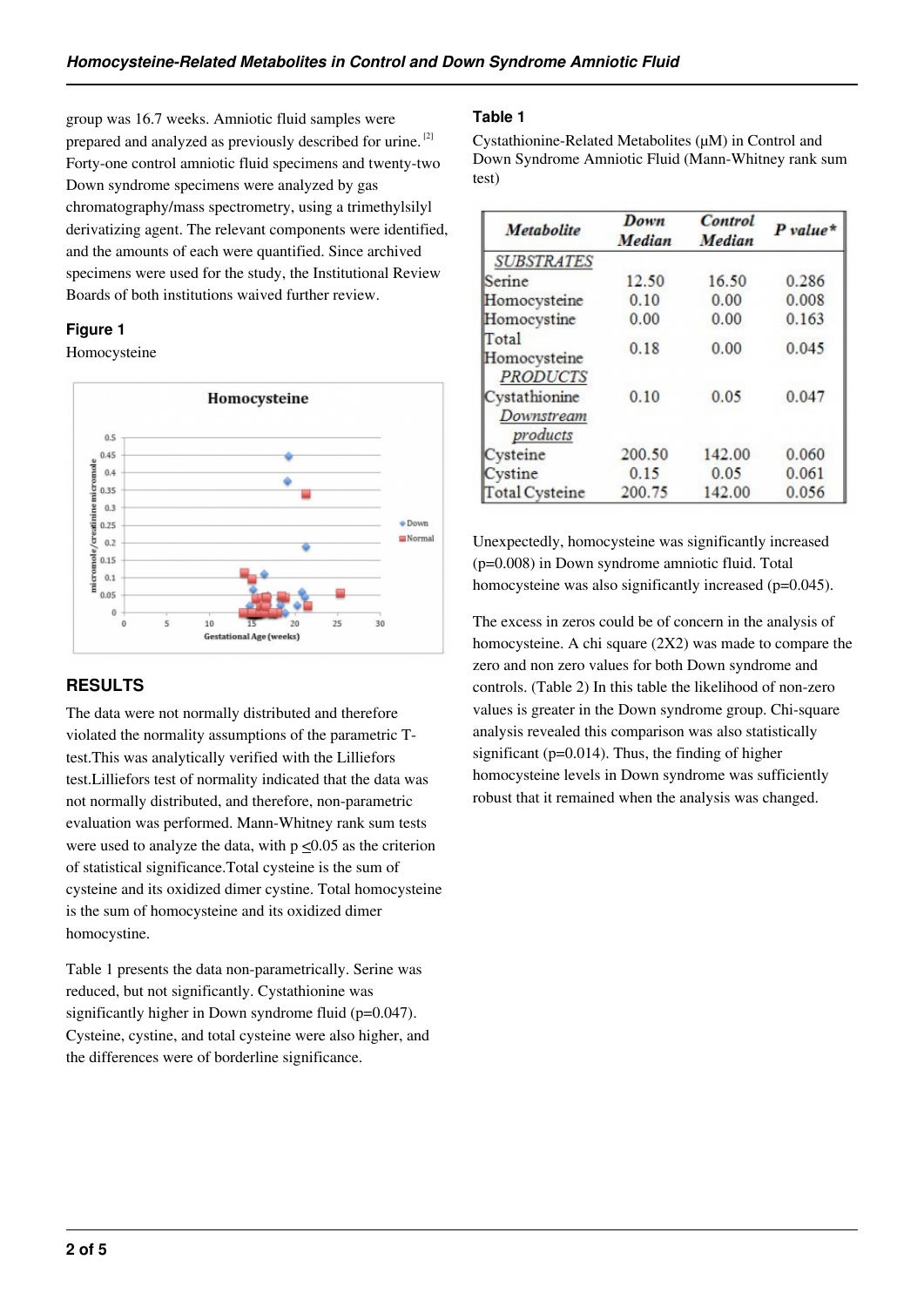#### **Table 2**

Homocysteine 2x2 Chi-Squared Table. Zero and non-zero values in Down syndrome and control groups (P value=0.014).

Homocysteine Down vs Normal

| Observed        | <b>Zero</b><br>Nonzero |                         |    |
|-----------------|------------------------|-------------------------|----|
| Down            | 7                      | 16                      | 23 |
| Normal<br>Grand | 25                     | 15                      | 40 |
| total           | 32                     | 31                      | 63 |
| Expected        | Zero                   | Nonzero                 |    |
| Down            |                        | 11.68253968 11.31746032 | 23 |
| Normal<br>Grand |                        | 20.31746032 19.68253968 | 40 |
| total           | 32                     | 31                      | 63 |

# **DISCUSSION**

The most reliable finding was elevation of homocysteine (P=0.008). Homocysteine and total homocysteine were increased in Down syndrome rather than decreased. Elevation of homocysteine would not result from a gene dosage effect. These findings suggest that another homocysteine-related process controlled the level of homocysteine. Homocysteine may be elevated when there is deficiency of cobalamin (vitamin B-12), folate and/or pyridoxine (vitamin B-6).  $[3,4]$  In previous papers, we found no evidence of folate deficiency or B12 deficiency.  $[5,6]$ However, our previous work on pyridoxine-related metabolites suggested that vitamin B6 (pyridoxine) could be deficient. [7] The current data is therefore consistent with the findings of B6 deficiency.

In Down syndrome, fetuses have characteristically short femurs around 40% of the time, but they are normal in length more often.Some fetuses with Down syndrome have major cardiac malformations (e.g. AV canal), but a majority do not.In clinical medicine one maintains a certain cognitive dissonance to accommodate the fact that individual cases both confirm and deny generalizations.Similarly, some fetuses with Down syndrome have elevated homocysteine but some do not.While this was an unexpected finding, the initial goal was to evaluate the potential gene dosage effect.

In a gene dosage effect, one could expect decreased serine and homocysteine and increased cystathionine and cysteine. Other findings are consistent with gene dosage effect but

with less statistical significance. Serine was decreased but not to a statistically significant degree. Cystathionine was increased to a statistically significant degree. Cysteine was elevated but with borderline statistical significance. The magnitude of these changes is generally consistent with a gene dosage effect.

In inborn errors of metabolism, where enzymes are deficient, most attention is focused on the accumulation of substrates. In a gene dosage effect, the relevant enzyme is in excess, and so more attention could be turned to the productsespecially cystathionine. If product elevation is more important, then the fact that cystathionine was elevated would be support a gene dosage effect. Previously, other authors have found evidence of gene dosage effect for this enzyme in Down syndrome.<sup>[8]</sup>

Homocysteine has recently been found to play a role in Alzheimer

# **CONCLUSION**

The elevation of homocysteine may be consistent with impaired or deficient B6 metabolism. Other findings are consistent with gene dosage effect. It may be that a gene dosage effect and a pyridoxine (vitamin B6) deficiency could coincide. This work does not support a method of prenatal diagnosis.

# **ACKNOWLEDGEMENTS**

This work was financially supported by the International Foundation for Genetic Research also known as the Michael Fund.

## **References**

1. Mudd SH, Levy HL, Skovby F: Disorders of transsulfuration. In: Scriver CR, Beaudet AL, Sly WS, Valle D, Stanbury JB, Wyngaarden JB, Fredrickson DS, editors. The metabolic and molecular bases of inherited disease. 7th Ed. New York, NY: McGraw-Hill, Inc. Health Professions Division; 1995. p. 1279-1327. 2. Shoemaker JD, Elliott WH: Automated screening of urine samples for carbohydrate, organic and amino acids after treatment with urease. J Chromato Biomed Appl 1991; 562:125-138. 3. Miller AL, Kelly GS: Homocysteine metabolism: nutritional modulation and impact on health and disease. In: Pizzorno, Jr. JE and Murray MT, editors. Textbook of natural medicine. 2nd ed. Edinburgh, Scotland: Churchill Livingstone; 1993. p. 461-478. 4. Melnyk S, Pogribna M, Pogribny IP, Yi P, James SJ: Measurement of plasma and intracellular S-Adenosylmethionine and S-Adenosylhomocysteine utilizing coulometric electrochemical detection: Alterations with plasma homocysteine and pyridoxal 5'-phosphate

concentrations. Clin Chem 2000; 4(2): 265-272. 5. Baggot PJ, Eliseo AJY, Kalamarides JA, Shoemaker JD: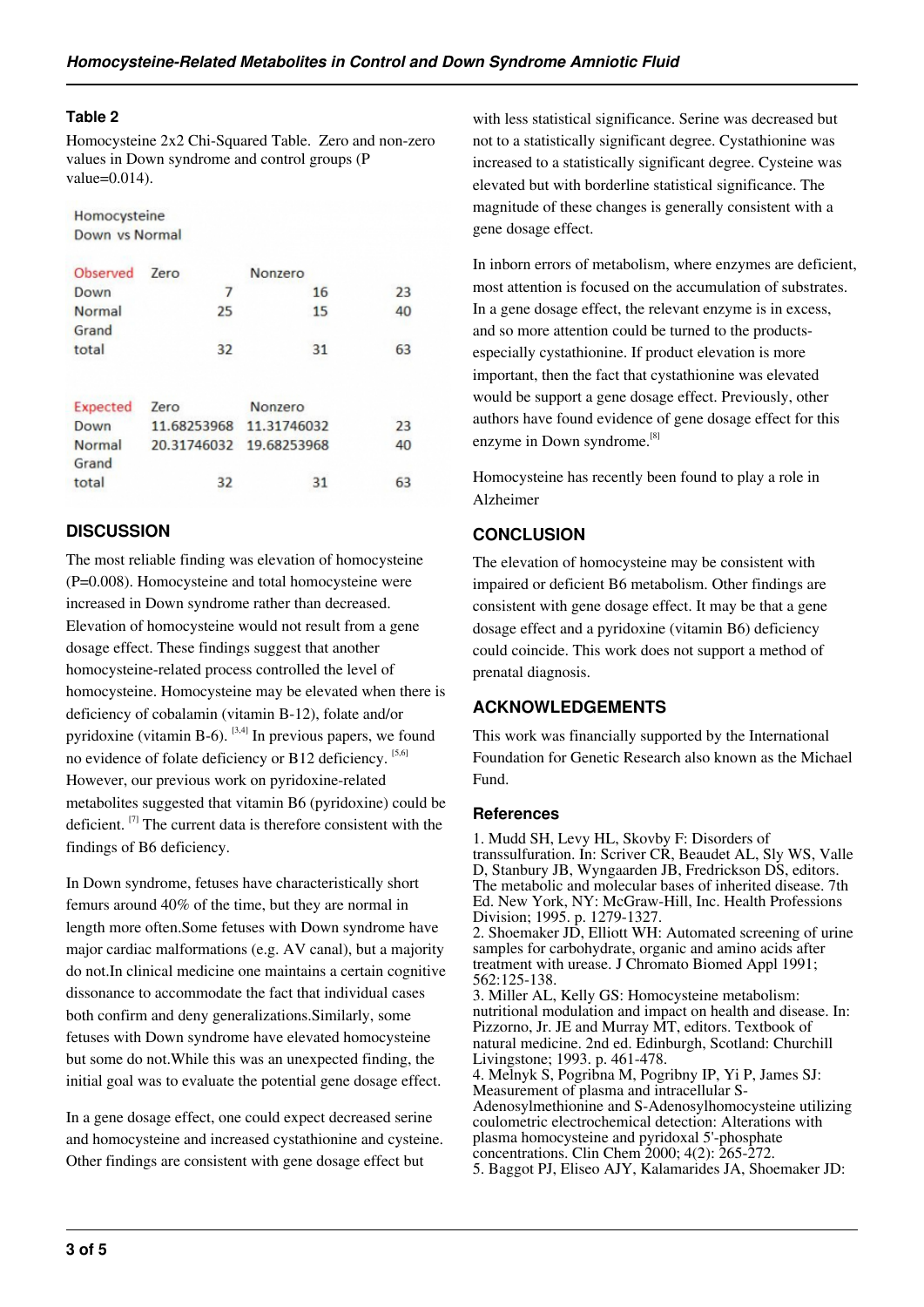A Folate- Dependent Metabolite in Amniotic Fluid from Pregnancies with Normal or Trisomy 21 Chromosomes. Fetal Diagn Ther 2006; 21(1):148-52.

6. Baggot PJ, Eliseo AJY, DeNicola NG, Kalamarides JA, Shoemaker JD: Organic Acid Concentration in Amniotic Fluid Found in Normal and Down Syndrome Pregnancies. Fetal Diagn Ther 2008; 23 (3): 245-8.

7. Baggot PJ, Eliseo AJY, DeNicola NG, Kalamarides JA, Shoemaker JD: Pyridoxine-Related Metabolite

Concentrations in Normal and Down Syndrome Amniotic Fluid. Fetal Diagn Ther 2008; 23 (4): 254-7.

8. Pogribna M, Melnyk S, Pogribny I, Chango A, Yi P,

James SJ. Homocysteine metabolism in children with Down syndrome: In vitro modulation. Am J Hum Genet

2001;69:88-95.

9. Seshadri S, Beiser A, Selhub J, Jacques PF, Rosenberg IH, D'Agostino RB, Wilson PWF, Wolf PA: Plasma homocysteine as a risk factor for dementia and alzheimer's disease. N Engl J Med 2002; 346: 476-483. 10. Shi Y, Kirwan P, Smith J, MacLean G, Orkin SH, Livesy FJ: A Human Stem Cell Model of Early Alzheimer's Disease Pathology in Down Syndrome. Sci Tm 2012; 4: 1-9. 11. Schnyder G, Roffi M, Flammer Y, Pin R, Hess OM: Effect of Homocysteine- Lowering Therapy with Folic Acid, Vitamin B12, and Vitamin B6 on Clinical Outcome After Percutaneous Coronary Intervention. Jama-J Am Med Assoc 2002; 288: 973-979.